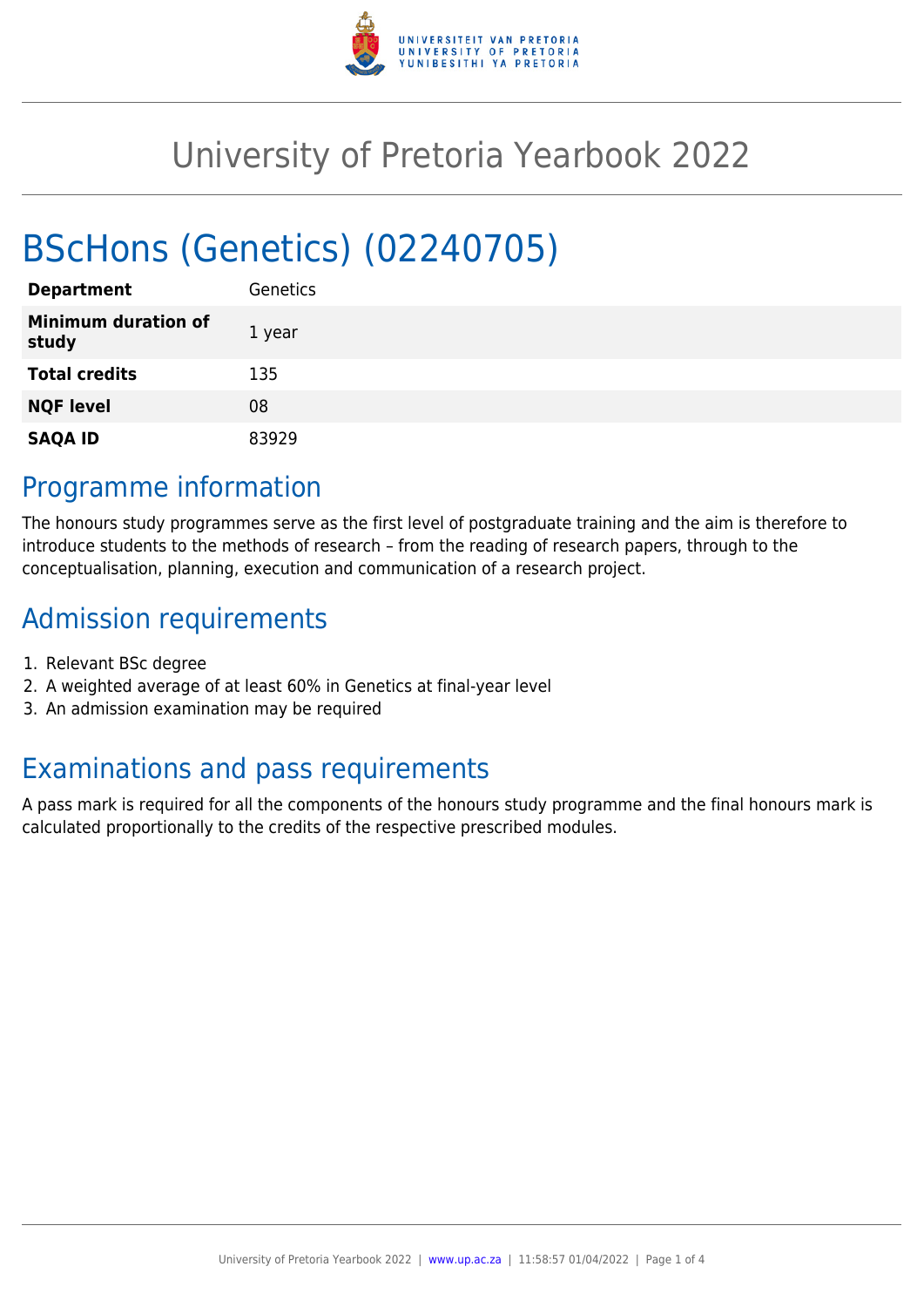

# Curriculum: Final year

#### **Minimum credits: 135**

#### **Additional information:**

Suitably qualified candidates may also apply for the interdepartmental BScHons Biotechnology (Code 02240393) with a registration in the Division of Genetics. For more information, please refer to the programme information for the BScHons Biotechnology.

## **Core modules**

### **Scientific communication 702 (GTK 702)**

| <b>Module credits</b>         | 15.00                                           |
|-------------------------------|-------------------------------------------------|
| <b>NQF Level</b>              | 08                                              |
| <b>Prerequisites</b>          | No prerequisites.                               |
| <b>Contact time</b>           | 1 discussion class per week, 1 seminar per week |
| <b>Language of tuition</b>    | Module is presented in English                  |
| <b>Department</b>             | Biochemistry, Genetics and Microbiology         |
| <b>Period of presentation</b> | Year                                            |

#### **Module content**

Students are guided to collect relevant and up-to-date literature on large topics from databases using referencing software, and to select and condense relevant papers into the outline for a literature review. Critical reading of research papers, article discussions and presentations. Scientific writing skills.

### **Research project 703 (GTK 703)**

| <b>Module credits</b>         | 60.00                                   |
|-------------------------------|-----------------------------------------|
| <b>NQF Level</b>              | 08                                      |
| <b>Prerequisites</b>          | No prerequisites.                       |
| <b>Language of tuition</b>    | Module is presented in English          |
| <b>Department</b>             | Biochemistry, Genetics and Microbiology |
| <b>Period of presentation</b> | Year                                    |

#### **Module content**

A mini-dissertation with well-defined limits is undertaken under the guidance of a supervisor. The students are allowed to choose from a number of projects from the different research programmes in the department. The module also has a strong theoretical component since emphasis is placed on writing and presenting a comprehensive literature review and project proposal. Additional technical and analytical training is provided. The project is concluded with a final report, presented in the format of a short manuscript, as well as a poster and an oral presentation.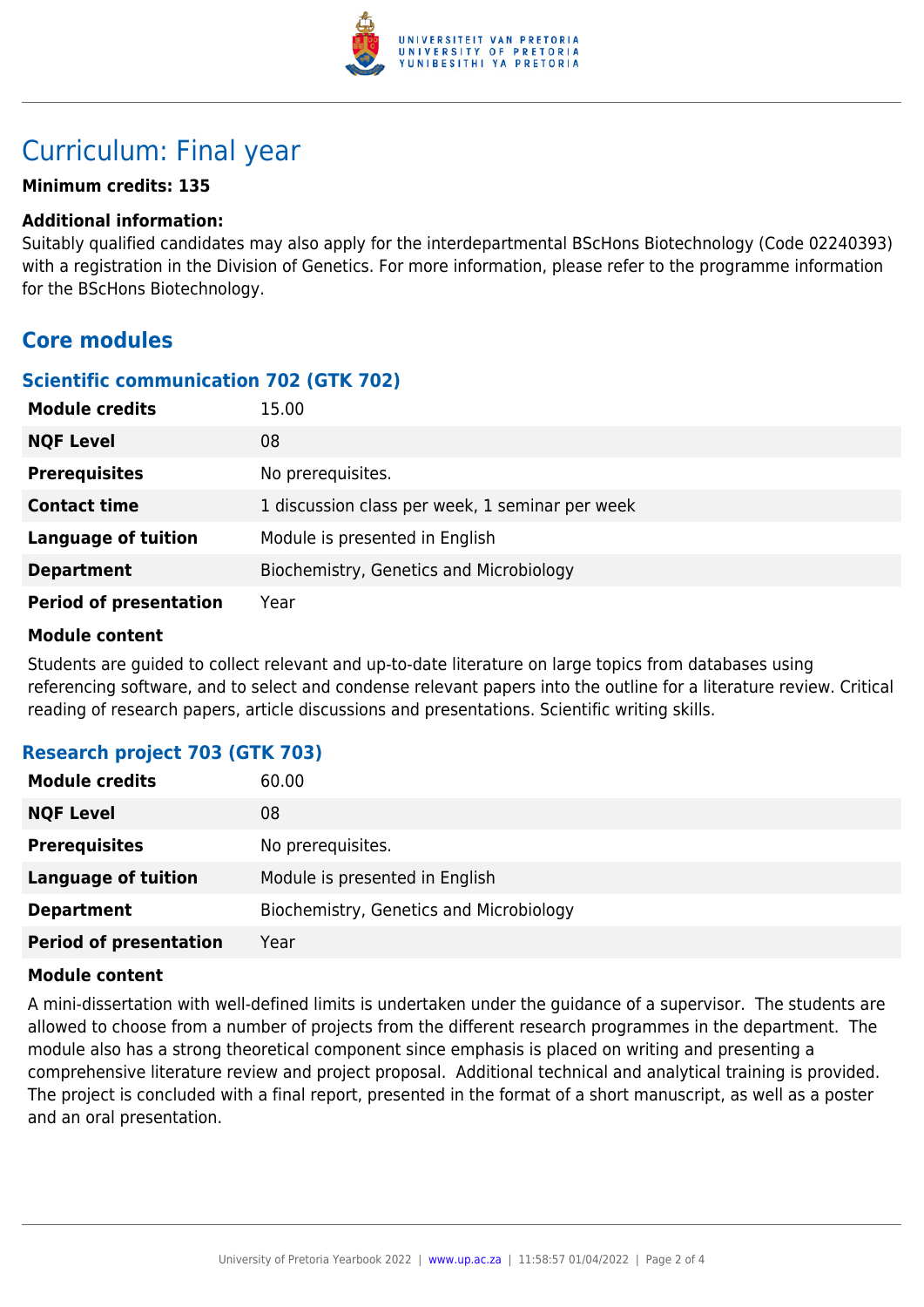

## **Trends in genetics 704 (GTK 704)**

| <b>Module credits</b>         | 20.00                                   |
|-------------------------------|-----------------------------------------|
| <b>NQF Level</b>              | 08                                      |
| <b>Prerequisites</b>          | No prerequisites.                       |
| <b>Contact time</b>           | 2 discussion classes per week           |
| <b>Language of tuition</b>    | Module is presented in English          |
| <b>Department</b>             | Biochemistry, Genetics and Microbiology |
| <b>Period of presentation</b> | Year                                    |

#### **Module content**

Discussions and essays focusing on a selection of current topics, as well as recent advances in the field of genetics. There is emphasis on contextualising these developments in the broader framework of the biosciences and its role in the workplace and modern society. Ethical and philosophical issues in genetics are debated. Concepts related to intellectual property, legal issues and biosafety in biotechnology are introduced.

### **Research methods 705 (GTK 705)**

| <b>Module credits</b>         | 25.00                                    |
|-------------------------------|------------------------------------------|
| <b>NQF Level</b>              | 08                                       |
| <b>Prerequisites</b>          | No prerequisites.                        |
| <b>Contact time</b>           | 2 Practicals/Discussion classes per week |
| <b>Language of tuition</b>    | Module is presented in English           |
| <b>Department</b>             | Biochemistry, Genetics and Microbiology  |
| <b>Period of presentation</b> | Year                                     |

#### **Module content**

Students are guided through the methodology of research planning and data handling. They are offered handson experience in a range of advanced techniques employed in molecular research and analysis.

### **Molecular and cellular biology 721 (MLB 721)**

| <b>Module credits</b>         | 15.00                                   |
|-------------------------------|-----------------------------------------|
| <b>NQF Level</b>              | 08                                      |
| <b>Prerequisites</b>          | No prerequisites.                       |
| <b>Contact time</b>           | 2 discussion classes per week           |
| <b>Language of tuition</b>    | Module is presented in English          |
| <b>Department</b>             | Biochemistry, Genetics and Microbiology |
| <b>Period of presentation</b> | Year                                    |